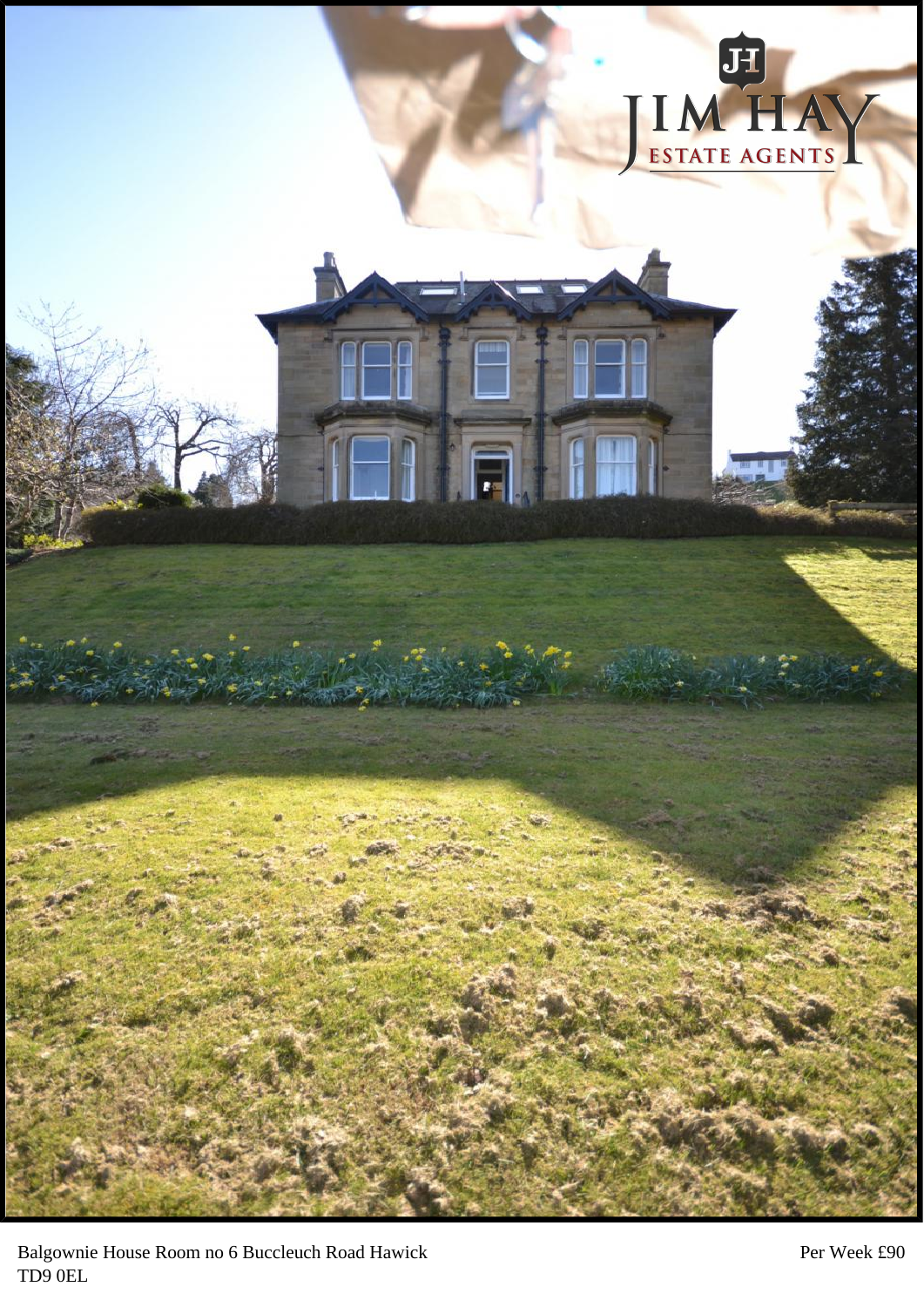## **Balgownie House Room no 6 Buccleuch Road Hawick TD9 0EL**

Various rooms to let within a large detached villa situated on the outskirts of town in a lovely location. Spacious garden garden grounds and drying facilities. Private parking.

Monthly rent includes the following: Unlimited Wi-fi TV License Utility charges Council tax

L/lord reg:08830/355/30150 HMO Licence

## **What we like about this property**

All inclusive living.